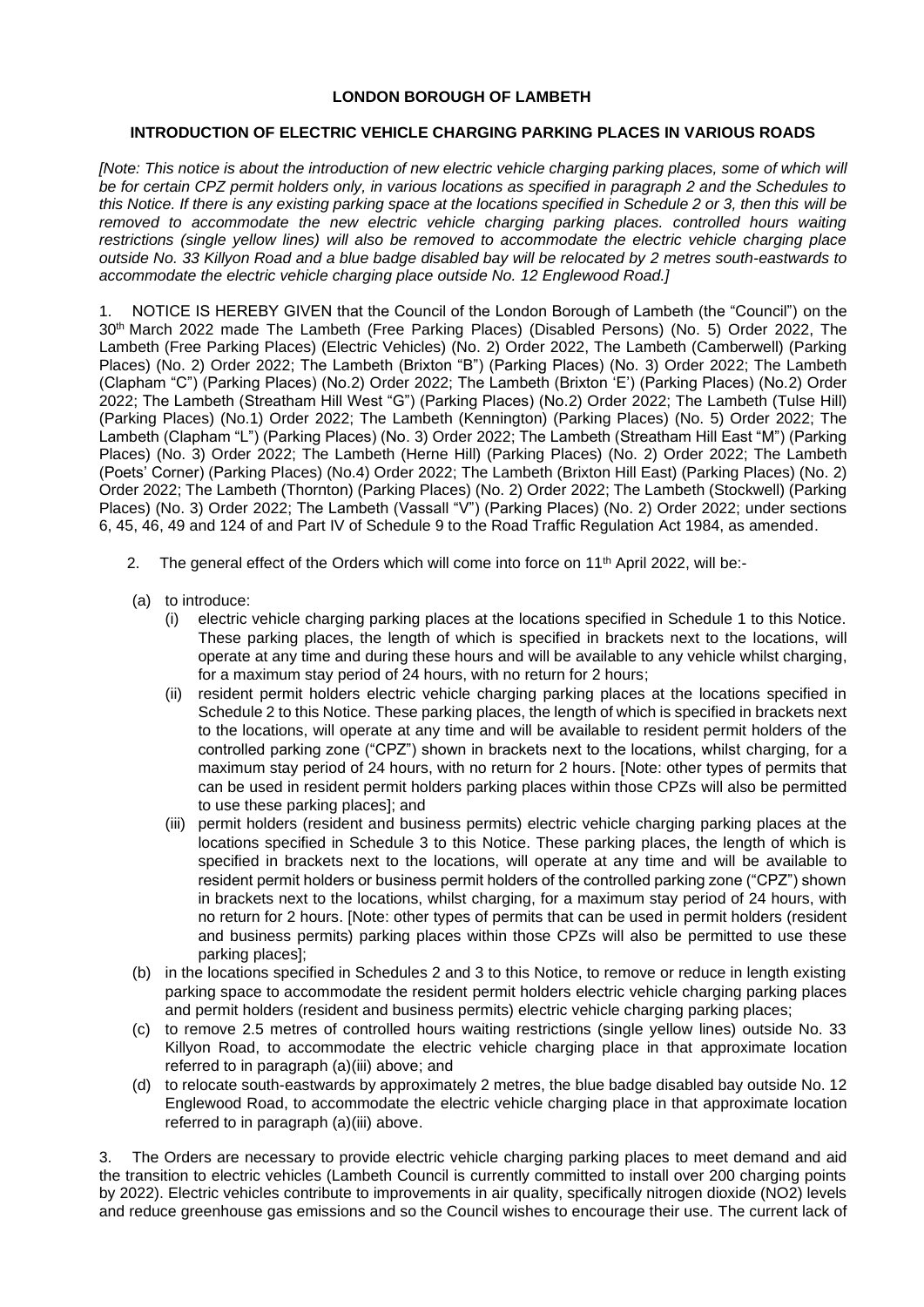charging facilities is a barrier for people wishing to buy electric vehicles and so by providing more charging places, the aim is to remove that barrier and give potential users more confidence that they will be able to access charging facilities when necessary.

4. If you have any enquiries, please telephone Lambeth Council's Parking Design Team on 020 7926 6799 or email: cpzconsultation@lambeth.gov.uk.

5. A copy of each of the Orders and documents giving more details about them are available for inspection online at: [www.lambeth.gov.uk/traffic-management-orders](https://eur01.safelinks.protection.outlook.com/?url=http%3A%2F%2Fwww.lambeth.gov.uk%2Ftraffic-management-orders&data=04%7C01%7COlaseni.Koya%40projectcentre.co.uk%7Cd5f8781950a048ec7af708d920373c88%7C3734172ae82a4ac7a3d302949970d5e6%7C0%7C0%7C637576243876922729%7CUnknown%7CTWFpbGZsb3d8eyJWIjoiMC4wLjAwMDAiLCJQIjoiV2luMzIiLCJBTiI6Ik1haWwiLCJXVCI6Mn0%3D%7C1000&sdata=hVxBDylR23l17gzGaT54In5VIQzsdZEC%2Bk4eVUVOia8%3D&reserved=0) or from 9.30 am until 4.30 pm on Mondays to Fridays inclusive (except bank/public holidays) until the last day of a period of six weeks beginning with the date on which the Orders are made, at the offices of Lambeth Council's Highways Team, 3rd Floor, Civic Centre, 6 Brixton Hill, London SW2 1EG. To arrange inspection please telephone 020 7926 0209 or email: [Trafficorders@lambeth.gov.uk.](mailto:Trafficorders@lambeth.gov.uk)

6. If any person wishes to question the validity of the Orders or of any of their provisions on the grounds that it or they are not within the powers conferred by the Road Traffic Regulation Act 1984, or that any requirement of that Act or of any instrument made under that Act has not been complied with, that person may, within 6 weeks from the date on which the Orders are made, apply for the purpose to the High Court.

Dated 30th March 2022

## Ben Stevens Highway Network Manager

## SCHEDULE 1 - locations of electric vehicle charging parking places

**Angles Road** outside No. 7 (length 6 metres); **Arragon Gardens** outside No. 30 (length 6 metres); **Bloomhall Road** outside No. 42 (length 6 metres) [2 wheels on the footway]; **Carnac Street** outside No. 11 (length 6 metres); **Casewick Road** outside No. 121 (length 6 metres); **Dodbrooke Road** adjacent to No. 15 Selsdon Road (length 6 metres); **Harborough Road** outside Nos. 94/96 (length 6 metres); **Heathdene Road** adjacent to No. 26 Fontaine Road (length 6 metres); **Linton Grove** adjacent to No. 38 Ladas Road (length 6 metres); **Madiera Road** outside Nos. 1 to 12 St. Anselm's Court (length 6 metres); **Mountearl Gardens** outside Nos. 13 to 27 (length 6 metres); and **Towton Road** outside No. 5 (length 6 metres).

SCHEDULE 2 - locations of resident permit holders electric vehicle charging parking places

**Abbeville Road** adjacent to No. 1 Crescent Lane (length 6 metres) **(CPZ L)**; **Barcombe Avenue** outside No. 73 (length 6 metres) **(CPZ M)**; **Burnbury Road** outside No. 14 (length 6.1 metres) **(CPZ R)**; **Cambray Road**  outside No. 78 (length 6 metres) **(CPZ R)**; **Clapham Manor Street** outside No. 21 (length 6 metres) **(CPZ C)**; **Dorchester Drive** outside No. 5 (length 6 metres) **(CPZ N)**; **Elms Crescent** outside No. 28 (length 6 metres) **(CPZ L)**; **Elms Crescent** outside No. 35 (length 6 metres) **(CPZ L)**; **Elms Crescent** outside No. 73 (length 6 metres) **(CPZ L)**; **Flaxman Road** outside Nos. 101 and 103 (length 6 metres) **(CPZ A)**; **Gauden Road** outside No. 102 (length 6 metres) **(CPZ S)**; **Gubyon Avenue** opposite No. 50 (length 6 metres) **(CPZ N)**; **Guildford Road** outside No. 46 (length 6 metres) **(CPZ S)**; **Kennington Oval** outside The Cricketers PH (length 6 metres) **(CPZ K and CPZ KS)**; **Kimberley Road** outside No. 21 (length 6 metres) **(CPZ S)**; **Larkhall Lane** outside No. 42 (length 6 metres) **(CPZ S)**; **Lydon Road** outside No. 21 (length 6 metres) **(CPZ C)**; **Offerton Road** outside No. 23 (length 6 metres) **(CPZ C)**; **Parkthorne Road** opposite No. 2 (length 6 metres) **(CPZ R)**; **Prideaux Road** adjacent to No. 13 Tregothnan Road (length 6 metres) **(CPZ S)**; **Shakespeare Road** outside Nos. 277 and 279 (length 6 metres) **(CPZ P)**; **Shandon Road** adjacent to No. 116 Elms Crescent (length 6 metres) **(CPZ L)**; **Shandon Road** outside Nos. 3 and 5 (length 6 metres) **(CPZ L)**; **Tierney Road** outside No. 75 (length 6 metres) **(CPZ G)**; **Tremadoc Road** outside No. 33 (length 6 metres) **(CPZ C)**; and **Walcot Square** adjacent to No. 9 Walcot Square (length 6 metres) **(CPZ K and CPZ KS)**.

SCHEDULE 3 - locations of permit holders (resident and business permits) electric vehicle charging parking places

**Berwyn Road** outside No. 2 (length 6 metres) **(CPZ H)**; **Bonham Road** outside Nos. 1 to 24 Beatrice House (length 6 metres) **(CPZ E)**; **Burnbury Road** adjacent to No. 50 Haverhill Road (length 6.5 metres) **(CPZ R)**; **Calais Street** opposite No. 16 (length 6 metres) **(CPZ V)**; **Claverdale Road** outside Nos. 67 and 69 (length 5.9 metres) **(CPZ Q)**; **Combermere Road** opposite No. 20 (length 6 metres) **(CPZ B)**; **Craster Road** adjacent to No. 119 Elm Park (length 6 metres) **(CPZ Q)**; **Dalyell Road** outside No. 42 (length 6 metres) **(CPZ B)**; **Elms Crescent** outside No. 58 (length 6 metres) **(CPZ L)**; **Englewood Road** outside Nos. 10 and 12 (length 6